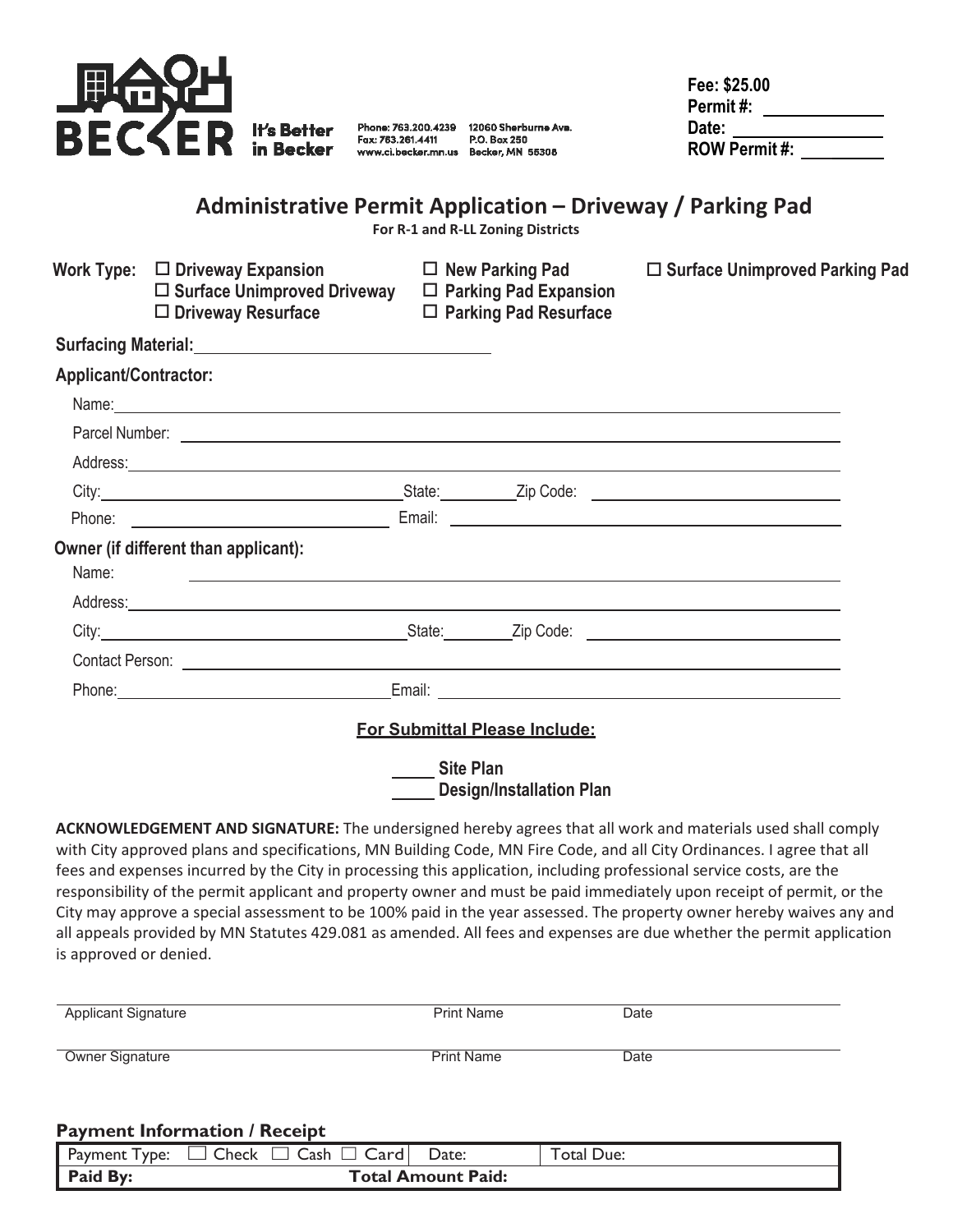# **General Provisions**

- If the surfacing type is **Crushed Stone**, please review City of Becker Code **Chapter 11 Section 11.20 Subdivision 4 A 7a for design and installation standards.**
- If the surfacing type is **Interlocking Concrete Pavement (ICP)**, please review City of Becker Code **Chapter 11 Section 11.20 Subdivision 4 A 7b** for design and installation standards.
- Curb stops (water valves) should be outside of driveway and/or parking pad whenever possible and location shall be indicated on the site plan. If it is within the driveway and/or parking pad, a top hat casting shall be installed per City of Becker standard plates.
- The City of Becker reserves the right to inspect any and all work relating to this permit.
- All materials used in any parking area, including driveways and parking pads, shall fill in and encompass the entire area of said parking area and shall extend two (2) feet beyond all edges of the vehicle.
- The required front yard of a corner lot shall not contain any obstructions which may cause danger to traffic on a street or public road, by obscuring the view. The sight line triangle is created by a triangle measured twenty (20) feet back from the intersection of property lines or edge of right-of-way on both sides whichever is more restrictive.
- Surfaces utilized for parking, including driveways and parking pads, shall be setback a minimum of four (4) feet from side and rear property lines. Residential aprons and driveways shall meet the Residential Driveway Standards as set forth by the City Engineer.
- Vehicles, as defined in 11.21 Subd. 11 B, all motor vehicles, as defined by Minnesota statute, and other articles parked in the front yard area must be set back a minimum of one (1) foot from the sidewalk or five (5) feet from the street curb or edge of bituminous if no sidewalk exists. Said setback shall extend infinitely along a vertical plane starting at grade and shall apply to any surface or projection of any height regardless of whether it is touching the ground or not.
	- $\circ$  Exemptions from this requirement include all aforementioned vehicles authorized to be stored in the Right-of-Way by way of City Code or by Right-of-Way Permit.
- All parking areas must be weed free at all times.
- This permit does not substitute a Right-of-Way Permit. Work done in the Right-of-Way shall require the applicant to obtain a Right-of-Way permit from City of Becker Public Works Department.

### **To review the above referenced codes in their entirety please see City of Becker Code Chapter 11.**

#### Office Use Only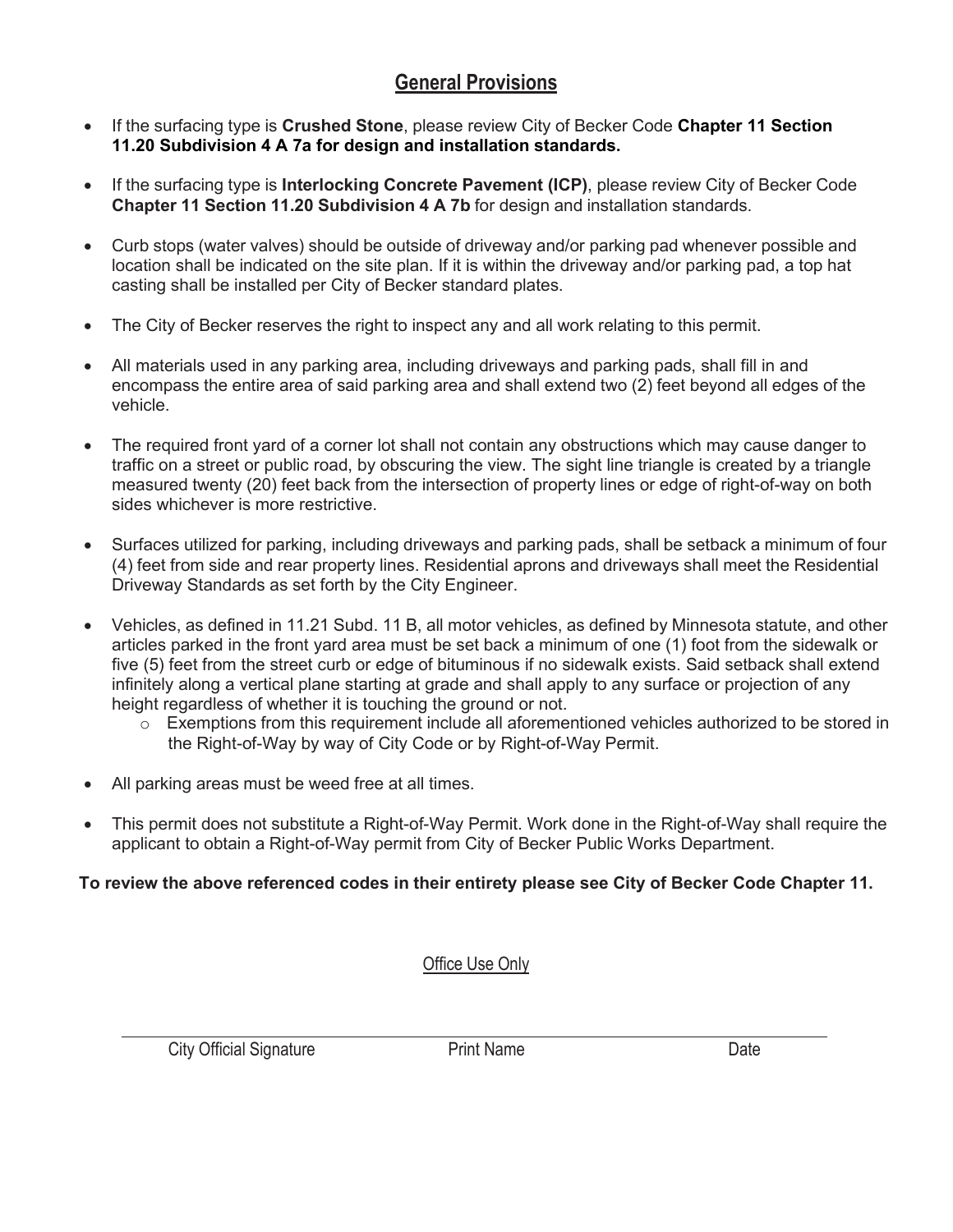

Figure 11.1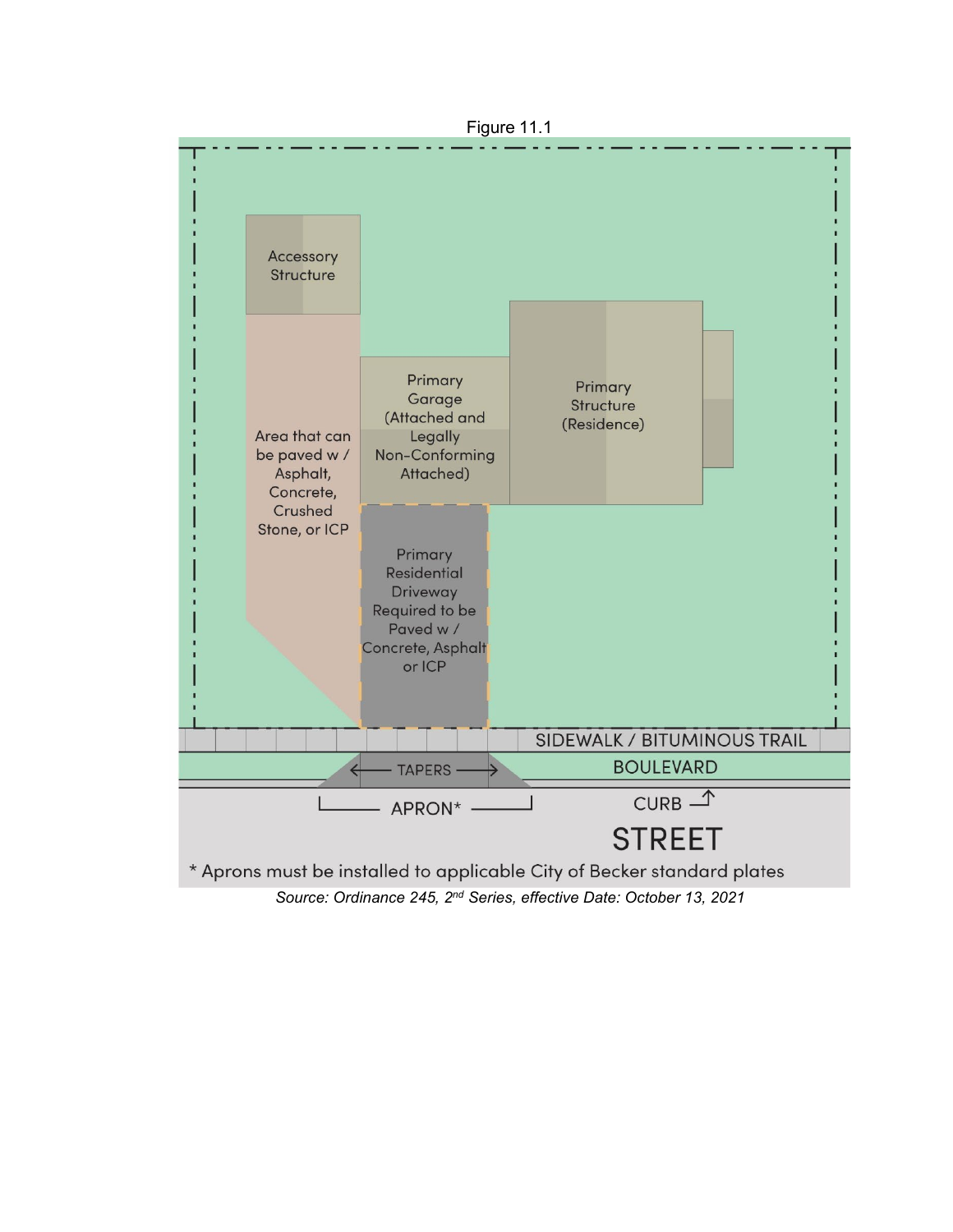

Figure 11.1.2

*Source: Ordinance 245, 2nd Series, effective Date: October 13, 2021*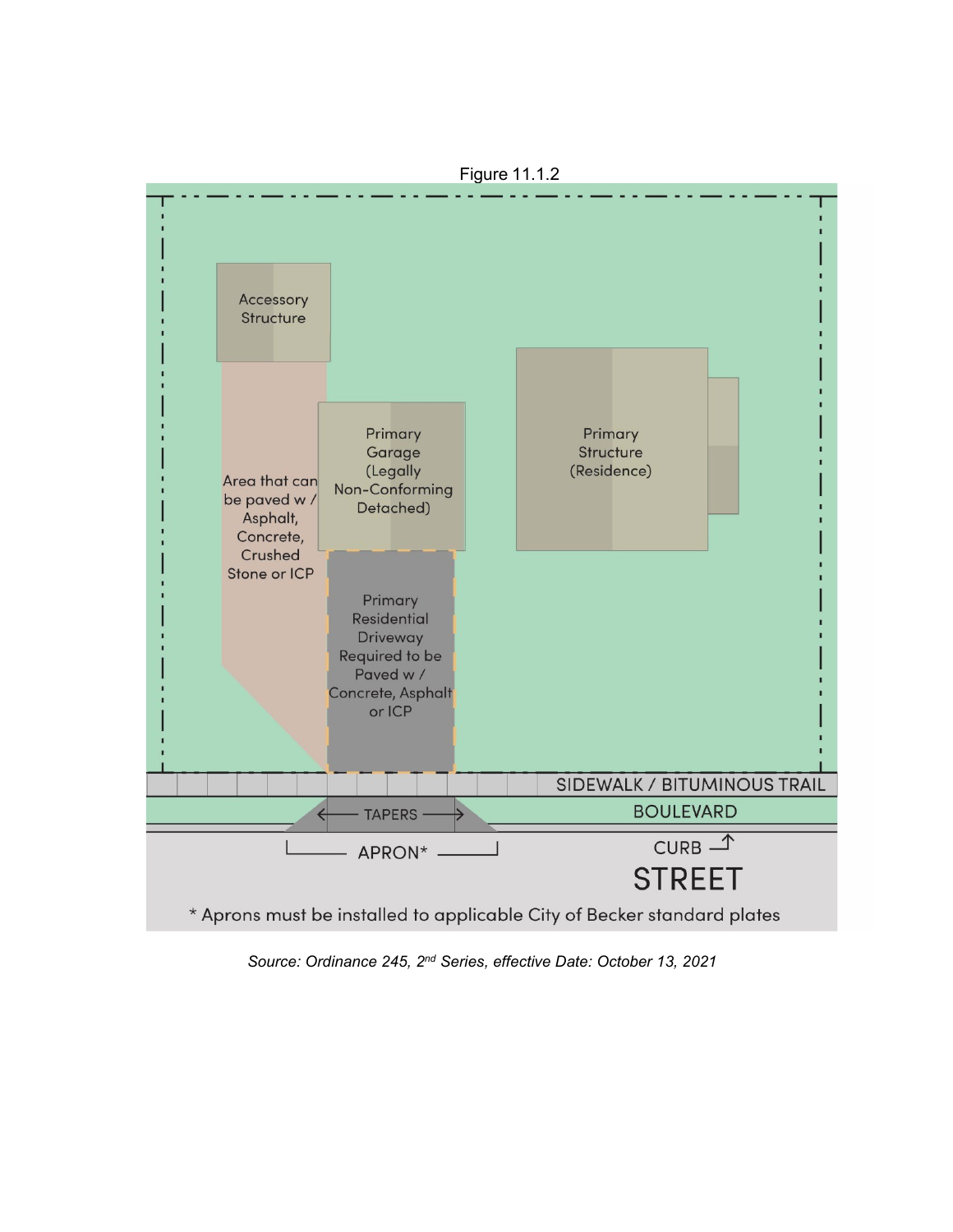

Figure 11.2

*Source: Ordinance 245, 2nd Series, effective Date: October 13, 2021*